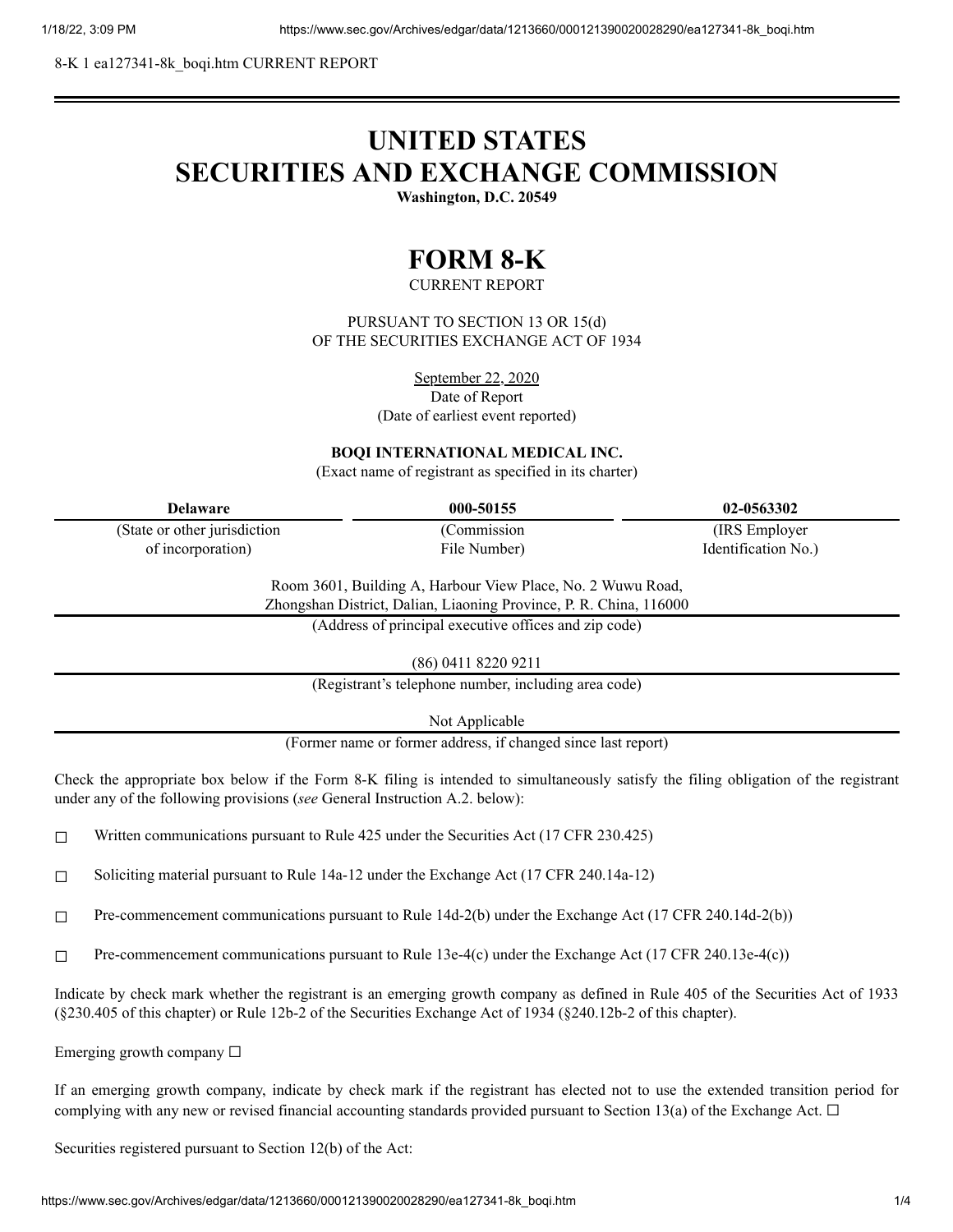| Title of each class             | <b>Trading Symbol(s)</b> | Name of each exchange on which<br>registered |
|---------------------------------|--------------------------|----------------------------------------------|
| Common stock, \$0.001 par value | BIMI                     | NASDAQ Capital Market                        |

 $\overline{\phantom{0}}$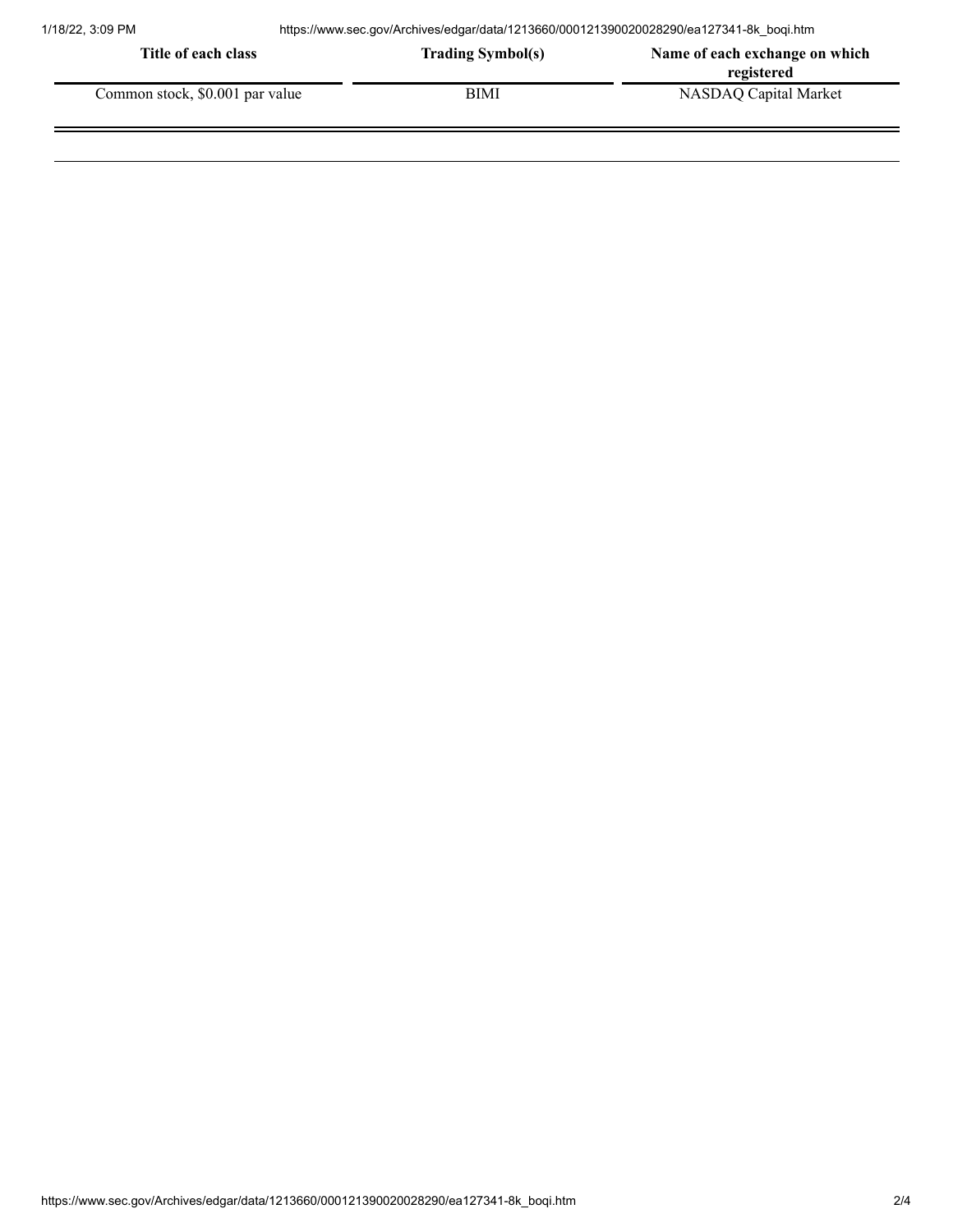### **Item 8.01 Other Events.**

Effective September 22, 2020, the Registrant has engaged American Stock Transfer & Trust Company, LLC to act as its transfer agent replacing Equiniti Trust Company (f/k/a Corporate Stock Transfer, Inc.).

The information under this Item 8.01 is deemed "furnished" and not "filed" under Section 18 of the Securities Exchange Act of 1934, as amended (the "Exchange Act"), or otherwise subject to the liability of that section, and shall not be incorporated by reference into any registration statement or other document filed under the Securities Act of 1933, as amended, or the Exchange Act, except as shall be expressly set forth by specific reference in such filing.